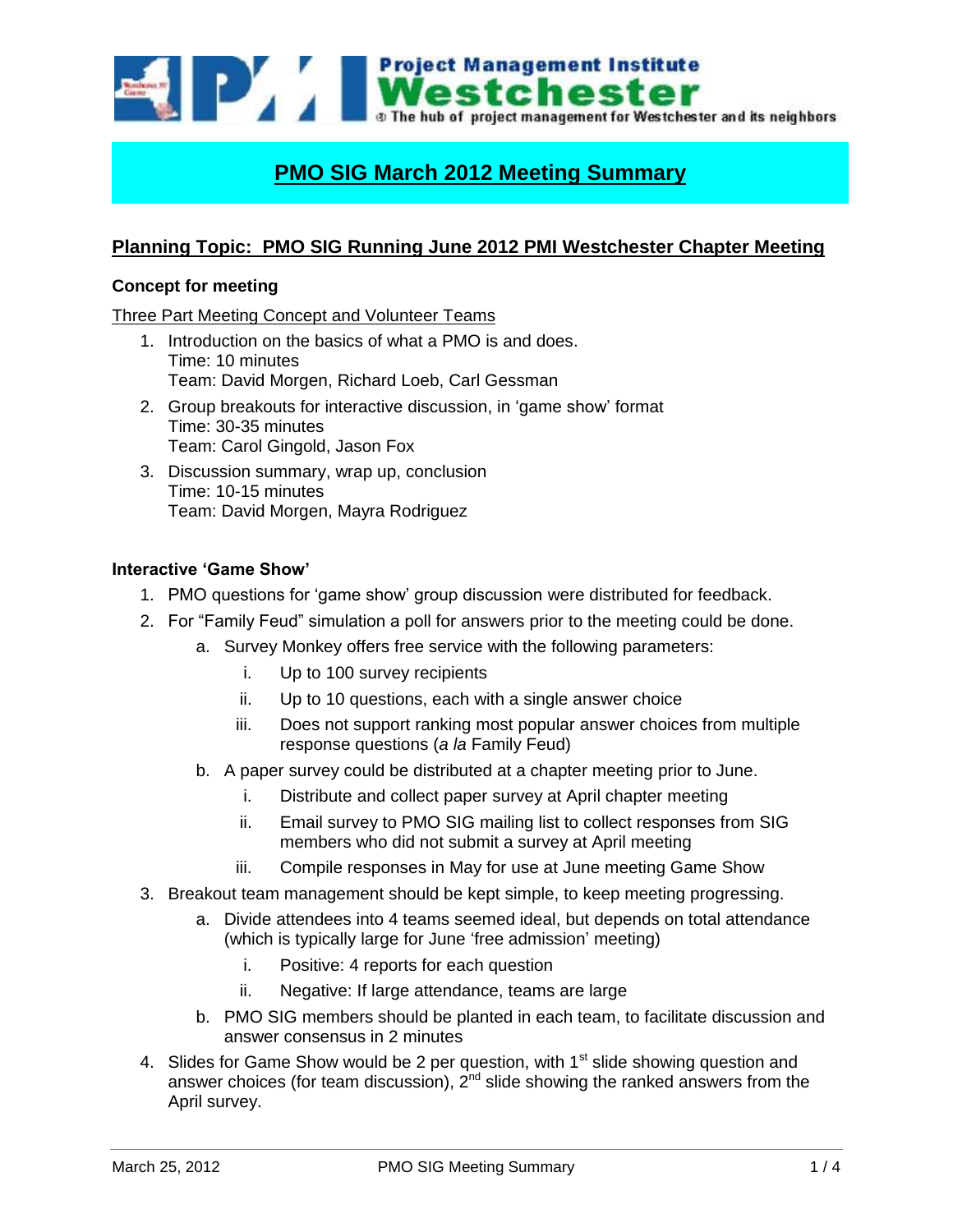

- PMO SIG Decision: Keep it simple with pre-survey option 2b.
- Carol G. will send final survey document to David M.
- $\triangleright$  David M. will find a chapter meeting volunteer to bring surveys to April meeting. We need someone with access to a copier (print 60 copies), who can bring the surveys to the April meeting before 5:30 meeting registration opens.
- $\triangleright$  David M. will help with survey results tabulation.

#### **Introduction: "What is a PMO?"**

- 1. The Introduction team has prepared introduction content, which addresses "What is a PMO?"
- $\triangleright$  Introduction Team to develop slides for introduction

#### **Summary and Conclusion**

- 1. Planning the summary and conclusion should begin. Additional volunteers needed.
	- a. Mayra is researching some references to include as a Resource List
- 2. Possible awards/prizes for game show winners? Need to consider that winner is an entire team, possible ties.
	- a. Token prizes researched: Funds for token prizes are not available
	- b. Photo and fame in newsletter or chapter web page
- PMO SIG Decision: Keep it simple, Offer a 'Certificate of PMO Excellence' and group photo of winning team
- $\triangleright$  David and Mayra will collaborate on the Summary and Conclusion

# **Main Topic: PMO Lifecycle, Part 2- Sustaining the PMO**

#### **Established PMO -** *What are signs of an established PMO?*

- PMO has added value
- PMO has removed or reduced "pain points" in project management

#### **Sustaining vs. Closing PMO**

- PMO could close based on "job well done"
- PMO could be recognized for ongoing value

#### **PMO Mission**

- PMO mission statement may define the size, deliverables and term of the PMO
- Revising the PMO mission could sustain vs. conclude the PMO, e.g. by defining ongoing role(s) and new scope of resources and time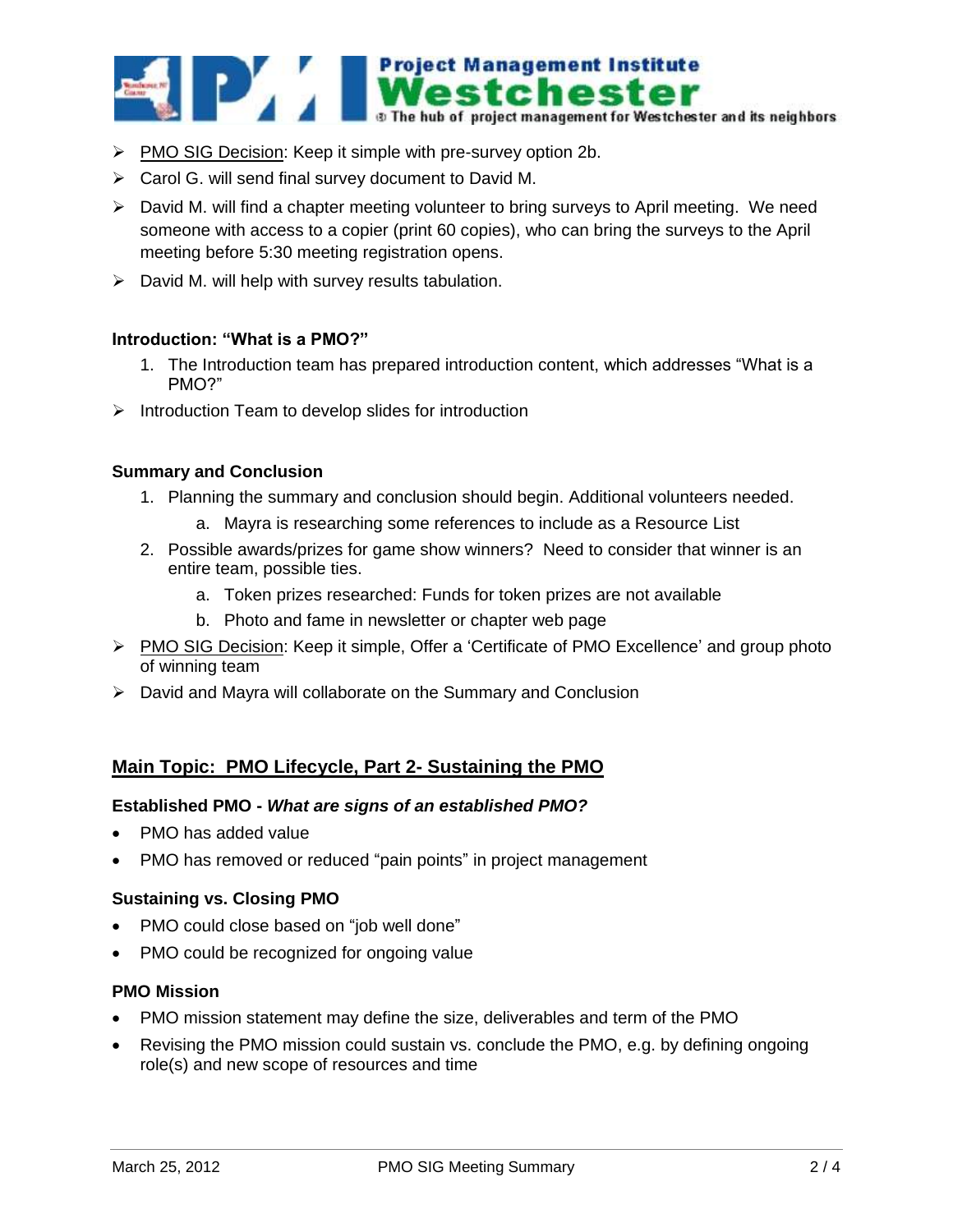

- Getting the PMO mission "right the first time" helps, considering phases:
	- Startup phase, Deliverables: templates, standards, metrics, dashboards, etc.
	- Ongoing PMO Operation: Program Management, New trend techniques (e.g. Six Sigma), Strategic Project Leadership (value to business, as presented by tonight's speaker, Aaron Shenhar), etc.

### **Executive Sponsorship of PMO**

- Changes in executive leadership can impact PMO
	- Frequent executive turnover can keep PMO going, if none stay long enough to decide to end the PMO
	- Can introduce an executive who is anti-PMO
- *Sustaining the PMO* discussion to be continued at next PMO SIG

# **Next Meeting Agenda**

- 1. June Chapter Meeting Planning Discussion (max 20 minutes)
	- a. Updates from planning teams
	- b. Next steps
- 2. PMO Lifecycle, Part 2 Sustaining the PMO (continued)

## **Future Topics to Consider**

- 1. PMO Best Practices to support learning and process improvement within project teams
- 2. Coordination to roll out Agile in your organization
- 3. Defining the Role of the PMO
- 4. Looking at the PMO from the Outside
- 5. Supporting Organizational Decisions
- 6. PMO Governance and Portfolios
- 7. PMO Resources Templates, Websites, etc.
- 8. Client Cultures
- 9. The PMO and Cross Organizational Matrix Management
- 10. Model PMO Job Descriptions (Maude Fribourg has sample, find others)
- 11. Keeping PMOs Active *ref: June 2011 PMO SIG minutes*
- 12. PMO Current and Future *ref: June 2011 PMO SIG minutes*
- 13. PMO Practices vs. Upper Management *ref: June 2011 PMO SIG minutes*
- 14. PMO Promotion in the Academic World *ref: June 2011 PMO SIG minutes*
- 
- 15.  $\star$  Lifecycle of a PMO, how to start one and pitfalls at different stages of the lifecycle
- 16. Trend for PMOs toward coaching role *ref: Charlene Draine, November 2011*
- 

*In Progress*